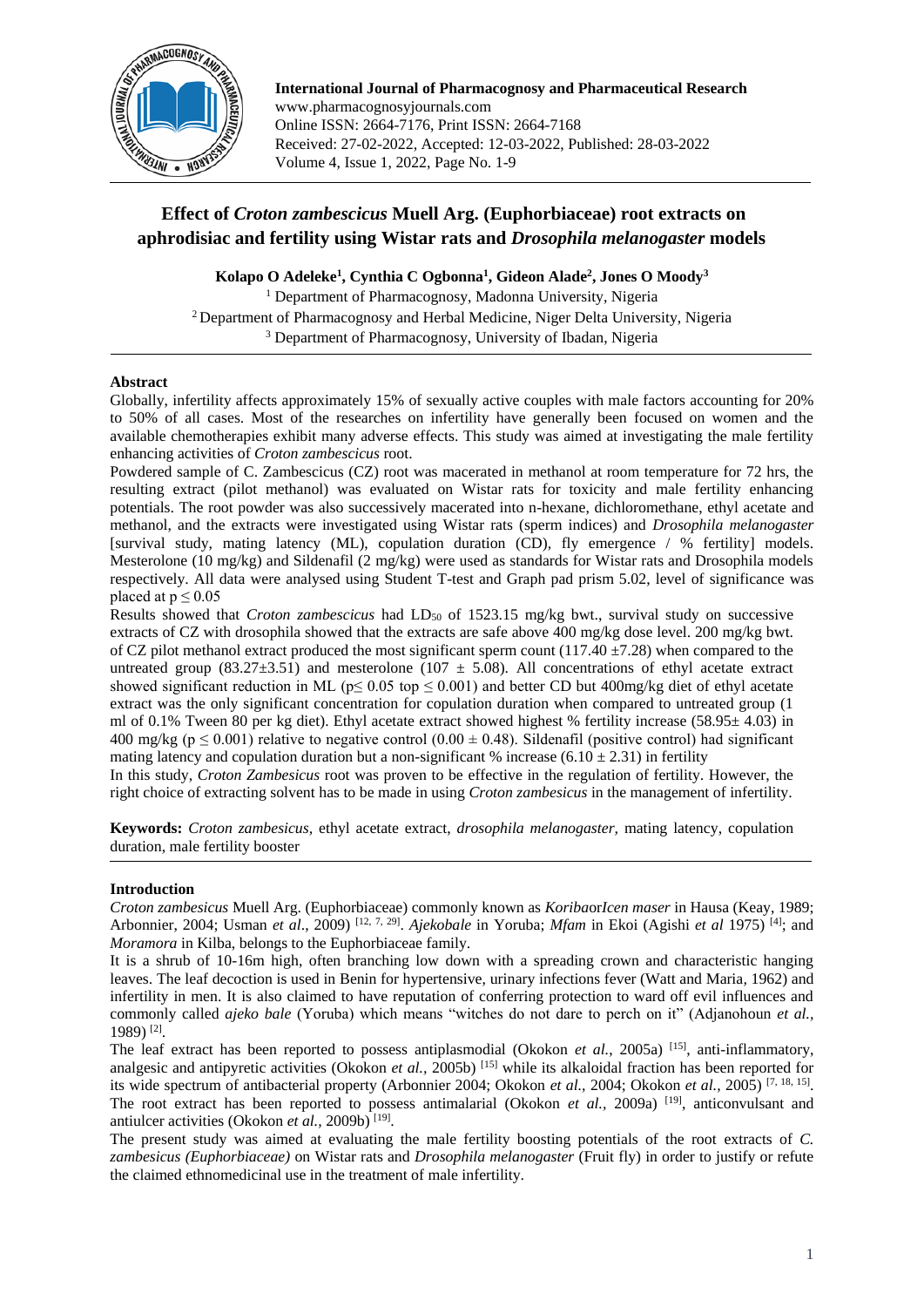## **Materials and Methods**

# **Plant collection, authentication and preparation**

Fresh roots and voucher specimen of *C. zambesicus* were collected from Moniya, Akinyele local government area, Ibadan, Oyo State, Nigeria in June, 2016 and identified at the Department of Pharmacognosy, University of Ibadan, by Mr Patrick Agu. It was authenticated at the Forestry Herbarium, Ibadan where voucher specimen (FHI 113099) was deposited. The roots were washed with clean tap water and dried at 45˚c in an oven. The dried plant sample was crushed to coarse powder using a 5 KVA electronic miller and kept in an air tight container prior to extraction.

# **Extraction procedure**

One kilogram (1kg) *C. zambesicus* root powder was macerated for 72 h. in methanol. It was filtered and the resulting filtrate was concentrated *in vacou* at  $30^{\circ}$ c to obtain 2.71% w/w. The resulting methanol extract (pilot methanol) was used for acute toxicity study and pilot fertility assay. Another batch of the root powder (4.0 kg) was subjected to successive extraction by maceration in n-hexane, dichloromethane, ethylacetate and methanol for 72 hours, respectively. Each filtered extract was separately concentrated *in vacuo* to give n-hexane, dichloromethane, ethyl acetate and methanol extracts which were also used for bioassay.

#### **Toxicity study and fertility study of** *C. zambesicus* **root methanol extract on male Wistar rats**

Thirteen rats weighing 120 - 140g were used for the determination of acute toxicity (1st and 2nd phase of Lorkes, 1983 method (Lorkes, 1983).

Another batch of thirty rats was employed for the evaluation of liver and kidney function, and fertility study. The animals were divided into 5 groups consisting of 6 animals each. Groups 1-3 were administered methanol extract of *C. zambescicus* root orally at 200, 400 and 600 mg/kg. Mesterolone (10mg/kg) (Group IV) and 0.1% Tween 80 (1 mL/kg) (Group V) served as positive and negative control respectively. The administration was carried out 9.00 am daily for 14 days. Tween 80 (0.1%) was used to dissolve the extract to enhance solubility and this necessitated its use as the negative control.

# **Fertility study of** *C. zambesicus* **root (**CZ) **successive extracts on male Wistar rats**

The animals were divided into 14 groups of 6 animals each as follows and administered accordingly for 14 days. Group 1 received 1 ml/kg of 0.1% Tween 80

Groups 2 received 10 mg/kg of mesterolone

Groups 3-5 received 100, 200 and 400mg/kg, *C. zambescicus* root n-hexane extract, respectively.

Groups 6-8 received 100, 200 and 400mg/kg *C.zambescicus* root DCM extract, respectively.

Groups 9-11 received 100, 200 and 400mg/kg *C. zambescicus* root EtOAc extract, respectively

Groups 12-14 received 100, 200 and 400mg/kg *C. zambescicus* root MeOH extract, respectively.

### **Semen collection**

At the end of the treatment period, the rats were dissected to harvest the right epididymis and the caput lancerated on a glass slide using a warm (27<sup>o</sup>C) sterile lancet to release the semen (Oyeyemi *et al.*, 2000). The semen was examined for sperm motility, count and abnormalities. The testis, kidney and liver were also harvested and weighed.

### **Sperm motility**

Drops of normal saline and eosin stain were added to effect full motility of the spermatozoa. Average gross motility was scored under the microscope x 40 objectives, **%** life-death ratio and caudal epididymis volume were determined (Aweda *et al*., 2010) [9] *.* 

## **Sperm count**

The sperm concentration was examined using Neubauer Haemocytometer. (Aweda *et al*., 2010; Osuchukwu *et al*., 2016) [9, 21]

#### **Sperm abnormalities**

Different types of abnormalities found in the sperm cells were analysed using Smith *et al.*, (1977) <sup>[26]</sup> method. Two drops of a vital stain eosin-negrosin was added to the semen sample on the slide mixed together and a semen smear prepared on a new clean glass slide. The slide was then scored for such abnormalities as rudimentary tail, bent tail, curved tail, coil tail, tailless head, and headless tail. The scoring was done under x 100 magnification using Olympus microscope.

#### **Hormonal assay**

Blood was collected through orbital sinus of the wistar rats using capillary tube. The blood was thereafter centrifuged, the serum was separated and used for hormonal assay (ELISA, England) according to the manufacturer's instructions.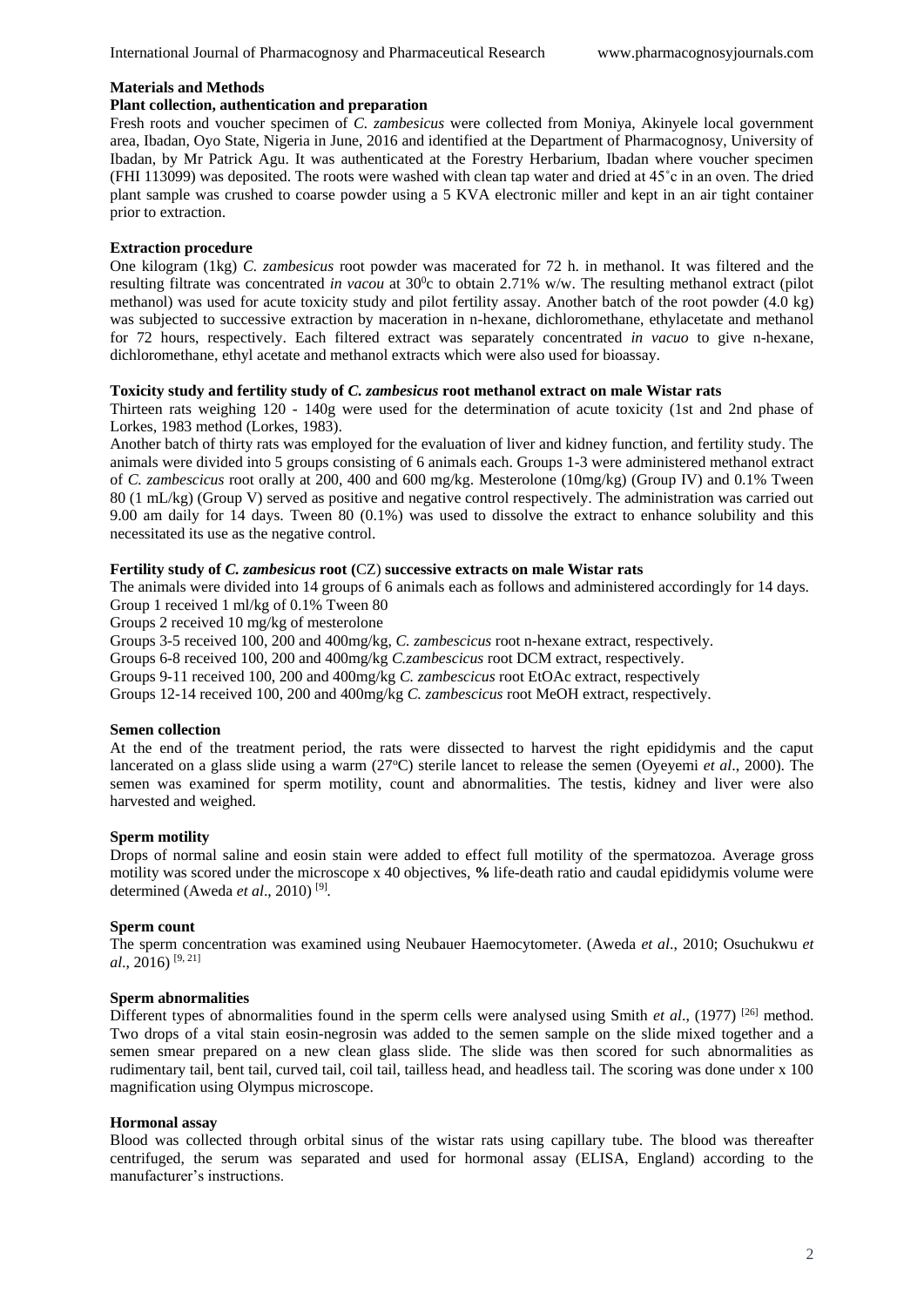#### **Drosophila collection and preparation**

Adult *Drosophila melanogaster* were obtained from Department of Biochemistry, *Drosophila* laboratory, University of Ibadan, Nigeria in 2018. The flies were transported in a controlled environment of 15 to  $25^\circ c$  to Madonna University where they were bred at the Pharmacognosy laboratory extension, Madonna University, Elele, Rivers State. They were fed with freshly prepared Corn agar media using the procedure of Guruprasad *et al.,* 2010 with some modifications. After 8.5 days of laying eggs on the diet or feed, the eggs metarmephosized into adult fruit flies. Breeding of *Drosophila* continues until the required number of flies for the experiment was obtained

# **Survival study on successive extracts of** *C. zambescicus* **using Drosophila**

Fourteen groups of thirty five (35) flies each of both sexes from the population were counted into treatment vials and employed for the study. The groups were categorized as follows:

Group 1-3 received 100, 200 and 400 mg/kg *C. zambescicus* root n-hexane extract, respectively in addition to diet.

Groups 4-6 received 100, 200 and 400 mg/kg, *C. zambescicus* root DCM extract, respectively in addition to diet. Groups 7-9 received 100, 200 and 400mg/kg *C. zambescicus* root EtOAc extract, respectively in addition to diet. Groups 10-12 received 100, 200 and 400 mg/kg *C. zambescicus* root MeOH extract, respectively in addition to diet.

Groups 13 – untreated group; received diet only (negative control).

Groups 14 received Sildenafil citrate (positive control).

Each group was carried out in five replicates. The flies were carefully transferred into a freshly prepared diet containing the corresponding extracts at intervals of four days. The same was applicable to the untreated group only that it was not fed with the extracts. The number of dead flies were counted and recorded daily for 28 days. Any death occurrence at day zero was regarded as death due to handling while deaths from day one to the end of the study were referred to death due to tested extract(s). The percentage surviving flies was determined based on initial number (35).

# **Effect of C.** *zambesicus* **root extracts (CZ) on mating latency, copulation duration and fly emergence of** *D. melanogaster*

The procedure of Suchira and Shakunthala (2014)  $^{[27]}$  was followed with some modifications. Both sexes were aged for 3 days during which the following procedures were undertaken. The flies were separated into bachelor males and virgin females before the neurons for mating were activated, which is usually 8-10 hours after emergence. The males were starved for 8 hours then divided into groups of 5 each. They were fed for 64 hours with different concentrations of *C. zambesicus* root extracts (100, 200 and 400mg/kg diet) of n- hexane, dichloromethane, ethyl acetate and methanol extracts. The females were also divided into groups of five each but placed on fresh diet (without extracts). After treatment of the male flies for 64 hours with the extracts and both sexes were 3 days old, a pair of both sexes was kept in a mating chamber for maximum of 1 hour to observe their courtship behaviour, mating latency and copulation duration. After copulation, male and female fruit flies were removed from the mating chamber and kept on fresh feeds (without extract) for them to lay eggs for 24 hours. At 24 hours interval, they were transferred into new vials containing freshly prepared diet, this was done for a period of five days. All the vials in which the flies have been transferred within the period of the five days were not discarded but left for observation so as to enable the eggs laid metarmorphosized in to adult flies. The newly emerged flies were counted and compared to untreated group to determine percentage fertility. Sildenafil citrate (2 mg/kg) was used as positive control

### **Data analysis**

Data were analysed using one-way analysis of variance (ANOVA) employing GraphPad Prism version 5.02 for Windows (Graph pad software, San Diego California, USA, www.graphpad.com) at P < 0.05. Dunnet multiple comparison test at 95% Confidence Interval of difference was considered as significant.

## **Results and Discussions**

The LD<sub>50</sub> of CZ root was found to be 1523.15 mg/kg. The various extracts of CZ showed no significant effect on the body (Table 1 and 2) and organ (Fig 1) weights of the animals at the tested doses when compared to the negative control. This implies that the extracts might not be hazardous to the animals at the concentration used (Oyeyipo *et al*., 2010) [23] unlike Mesterolone which elicited a reduction in organ weights as shown in Fig 1. Also, all the biochemical indices were normal, the concentrations of Aspartate aminotransferase, Alanine aminotransferase, Alkaline phosphate, Bilirubin urea nitrogen and Creatinine were not significantly different from the control group indicating that the extracts at the tested doses did not have any adverse effect on the liver and the kidney (Table 3). These biochemical indices, if altered, will impair the normal functioning of the organs (Afolayan and Yakubu, 2009; Appidi *et al*., 2019) [3] .

The pilot methanol extract showed a significant increase in the percentage sperm motility at 200 mg/kg (Fig 2) but did not affect live / dead ratio whereas there was no significant difference in sperm motility of the successive extracts (Fig 3). A significant increase in sperm motility is an indication of beneficial effect to the spermatozoa and will enable easy transport of sperm cells into the ovule (Oladeinde *et al.*, 2007)<sup>[20]</sup>. A significant 41%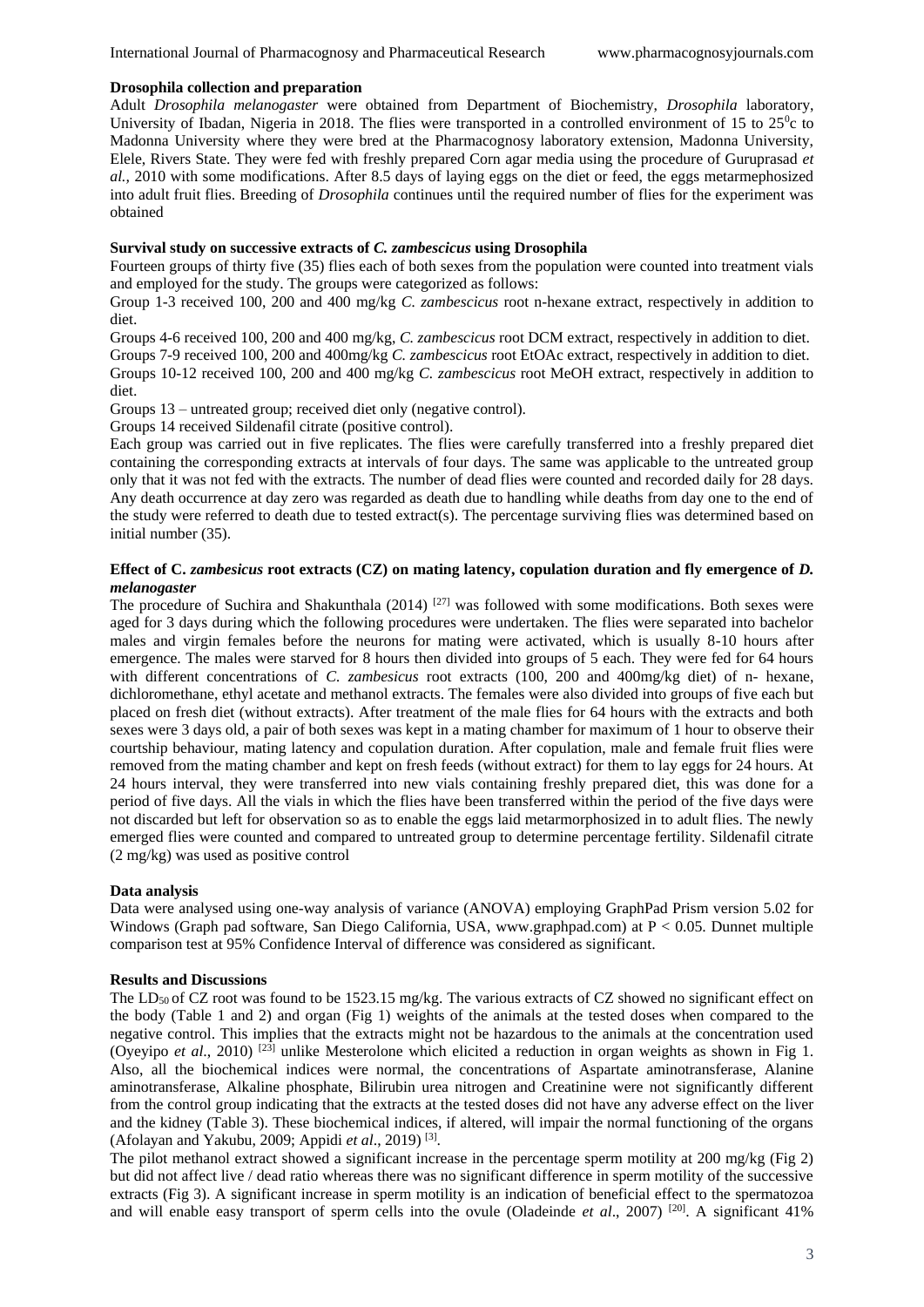increase in sperm count was elicited by pilot methanol extract (200 mg/kg) compared to the negative control (0.1 % Tween 80) and this was higher than that obtained for the positive (29%) control (10 mg/kg Mesterolone). A significant increase in testosterone level was also observed at all concentrations of the pilot methanol extract with the highest percentage increase of 254% in 600 mg/kg which was higher than 10 mg/kg Mesterolone (190%) as represented in Table 4. The extract showed no abnormalities to spermatozoa (Fig 4). In the successive extracts, significant increase in sperm count was recorded for DCM 200 mg/kg, ethyl acetate 100 mg/kg, 100 and 200 mg/kg of methanol extracts. Methanol extract (100 mg/kg) showed a 24.1% increase followed by 18.8% increase in ethyl acetate (100 mg/kg) while there was high level of subacute lethality in the groups treated with 400 mg/kg of ethyl acetate extract. The fertility boosting activity was seen to be largely retained in the polar extracts as indicated in Table 5.

The life span of a fruit fly is about 50 days and the survival test is a means of investigating the level of toxicity of the test substance as indicated by Taylor *et al.,* 2013. However, the survival study showed no significant difference between the control (untreated group) and the groups treated with different concentrations of the extract of *C. zambesicus* root (Fig 5a and 5b). This means that the extracts are not toxic to the flies at the concentration used (Mathew and Krishnamurthy, 2018) [14]. In Drosophila species, successful mating depends on male activity and female receptivity, and courtship/mating latency is one of the parameter which indicates vigor of male. It represents the time between introduction of male and female flies into observation chamber and initiation of mating. A male with high vigor reacts quickly in the presence of female while a male with less vigor, reacts slowly (Taylor *et al.,* 2013) [28]. The mating latency and copulation duration here indicate the aphrodisiac property of *Croton zambesicus* (Fig 6), it was observed that Sidenafil citrate, all concentration of ethyl acetate extract and 400mg/kg diet of methanol extract showed significant reduction in mating latency (p≤ 0.05 top≤ 0.001) and prolonged copulation duration but 400mg/kg diet of ethyl acetate extract was the only significant concentration for copulation duration when compared to untreated group (0 mg/kg diet). Decrease in mating latency means increase in the vigor of male (Singh *et al.,* 2014), the present study showed that ethyl acetate extract had increased copulation duration in Drosophila. Extended duration of copulation allows enough time for the male to introduce more sperms into the female flies (Pankaj *et al.*, 2011)<sup>[24]</sup>.

In Drosophila, successful mating depends on male activity and female receptivity. Courtship latency is one of the parameter, which indicates vigor of male. It represents the time between introduction of male and female flies into observation chamber and initiation of courtship. A male with high vigor reacts quickly in the presence of female while a male with less In Drosophila, successful mating depends on male activity and female receptivity. Courtship latency is one of the parameter, which indicates vigor of male. It represents the time between introduction of male and female flies into observation chamber and initiation of courtship. A male with high vigor reacts quickly in the presence of female while a male with less Eastwood, L. and Burnet, B. 1977. Courtship latency in male D. malenogaster. Behav Genet., 7: 359–372. The fly emergence study was used to evaluate the fertility enhancing property of successive extracts of *Croton zambesicus* root. The results obtained revealed that all concentration of ethyl acetate produced significant percentage increase in fertility having highest in 200 mg/kg of ethyl acetate extract (55.4%  $\pm$  8.3) at p $\leq$  0.001 as compared to (control) untreated group  $(0.0 \pm 4.8)$ . Sildenafil citrate  $(2 \text{ mg/kg})$  had a significant aphrodisiac effect but a non significant % fertility increase  $(6.1 \pm 8.4)$  as represented in Fig 7. This study indicates that in test groups, increased fly emergence account for the fact that the flies are under the influence of the extracts.

*C. Zambesicus* root ethyl acetate extract was proven to be effective in boosting fertility. This study justifies its ethnomedicinal claim in the treatment of male infertility by traditional healers.

### **Conclusion**

The use of *Croton zambesicus* root in the management of infertility was justified and since it is relatively nontoxic, it can serve as a lead to discovery of new drug in the treatment of male fertility although further studies will be required to isolate the chemical constituents responsible for this activity.

| <b>WEEKS</b> | <b>Distilled water</b><br>$(0.9 \text{ml/kg})$ | 10mg/kg<br>mesterolone | <b>Extract</b><br>(200mg/kg) | <b>Extract</b><br>(400mg/kg) | <b>Extract</b><br>(600mg/kg) |
|--------------|------------------------------------------------|------------------------|------------------------------|------------------------------|------------------------------|
|              | $141.2 + 5.46$                                 | $145.6 + 3.2$          | $151.45 + 4.67$              | $148.83 + 6.51$              | $137.41 + 2.34$              |
|              | $170.8 \pm 3.82$                               | $160.4 \pm 3.6$        | $173.71 + 3.12$              | $186.23 + 3.71$              | $169.48 \pm 3.27$            |
|              | $185.4 + 5.1$                                  | $156.4 \pm 1.76$       | $191.24 + 4.72$              | $189.62 \pm 6.08$            | $180.82 \pm 4.43$            |

**Table 1:** Effect of pilot methanol extracts (PME) of, *C. zambesicus* root, on body weight of wistar rats per week

Data are expressed as Mean  $\pm$  SEM (n=6)

**Table 2:** Effect of successive extracts of *C. zambescicus* on body weight of treated rats

| Grps/ wks                             |                 |               |                 |
|---------------------------------------|-----------------|---------------|-----------------|
| Dist water                            | 128.4+4.5       | $146.5 + 6.3$ | $167.8 \pm 5.1$ |
| Mest $10 \frac{\text{mg}}{\text{kg}}$ | $126.6 \pm 6.5$ | $141.3+8.3$   | $159.2 + 4.7$   |
| N-H 100                               | $134.1 \pm 2.9$ | $156.3+3.8$   | $162.9 \pm 2.6$ |
| N-H 200                               | 127.0±3.7       | $139.2 + 4.9$ | $151.7 + 6.2$   |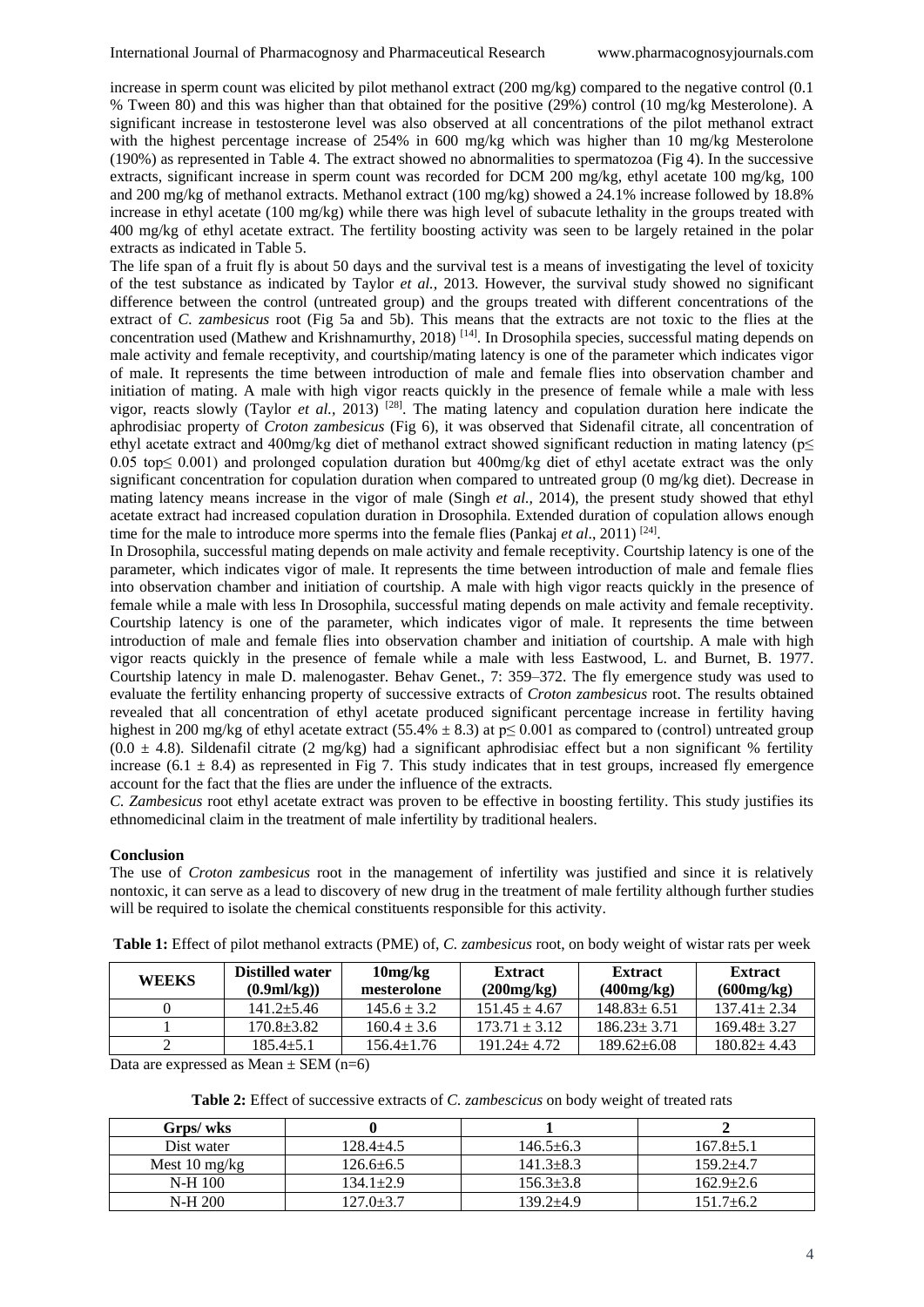International Journal of Pharmacognosy and Pharmaceutical Research www.pharmacognosyjournals.com

| N-H 400         | $135.0 \pm 6.7$ | $139.6 \pm 3.7$ | $146.2+9.4$     |
|-----------------|-----------------|-----------------|-----------------|
| <b>DCM</b> 100  | $127.5 \pm 3.9$ | $136.1 \pm 9.2$ | $158.8 + 4.9$   |
| <b>DCM 200</b>  | $126.0 \pm 8.5$ | $144.9 \pm 3.6$ | $149.2 + 5.3$   |
| <b>DCM 400</b>  | $121.3+9.3$     | $142.8 \pm 3.4$ | $155.2 \pm 8.8$ |
| EtOAc 100       | $122.5+7.2$     | $136.0 \pm 4.4$ | $152.1 \pm 4.9$ |
| EtOAc 200       | $127.5 + 2.7$   | $139.5 \pm 5.8$ | $151.4 \pm 4.9$ |
| $EtOAc$ 400     | $139.0 \pm 6.2$ | $146.5 \pm 8.5$ | $156.9 \pm 5.8$ |
| <b>MeOH 100</b> | $130.0 \pm 7.1$ | $142.1 + 4.8$   | $154.3 \pm 3.9$ |
| <b>MeOH 200</b> | $129.5 \pm 2.9$ | $143.8 \pm 7.7$ | $155.0 \pm 4.3$ |
| $MeOH$ 400      | $129.5 + 8.1$   | $148.9 \pm 6.2$ | $154.0+9.6$     |

Data expressed as Mean  $\pm$  SEM (n=6)



**Fig 1: Effects of** *C. zambesicus* **pilot methanol root extract on organ weight Fig 1:** Effects of C. zambesicus pilot methanol root extract on organ weight of animals after 14 days of administration.

**Table 3:** Effects of pilot methanol extracts of C. *zambesicus* on liver and kidney parameters of the treated animals

| Liver/kidney           | <b>Distilled</b> | Mesterolone 10 mg/kg | $MeOH 200$ mg/kg | <b>MeOH 400</b> | <b>MeOH 600</b> |
|------------------------|------------------|----------------------|------------------|-----------------|-----------------|
| function test $(IU/L)$ | water            |                      |                  | mg/kg           | mg/kg           |
| AST                    | $37.7 + 0.7$     | $40.7+0.3$           | $40.0 \pm 1.2$   | $37.7+2.2$      | $38.0 \pm 1.5$  |
| <b>ALT</b>             | $28.7 \pm 0.3$   | $30.0+0.0$           | $30.3 \pm 0.7$   | $29.3 \pm 1.5$  | $29.0 \pm 1.0$  |
| ALP                    | $116.6 \pm 1.0$  | $119.3 \pm 0.7$      | $110.3 \pm 5.5$  | $120.7 \pm 1.8$ | $115.0 \pm 0.6$ |
| <b>BUN</b>             | $11.1 \pm 0.1$   | $14.0 \pm 0.1$       | $11.9 \pm 0.5$   | $11.2 \pm 0.7$  | $11.7 \pm 0.2$  |
| <b>CREATININE</b>      | $0.8 + 0.0$      | $1.0 \pm 0.0$        | $0.8{\pm}0.1$    | $0.7 \pm 0.2$   | $0.6 \pm 0.1$   |

Data expressed as Mean  $\pm$  SEM (n=6)



**Fig 2:** Effect of *C. zambescicus* pilot methanol root extracts on Sperm morphology of animals after 14 days administration. Data expressed as Mean  $\pm$  SEM (n=6),  $* = p \le 0.05$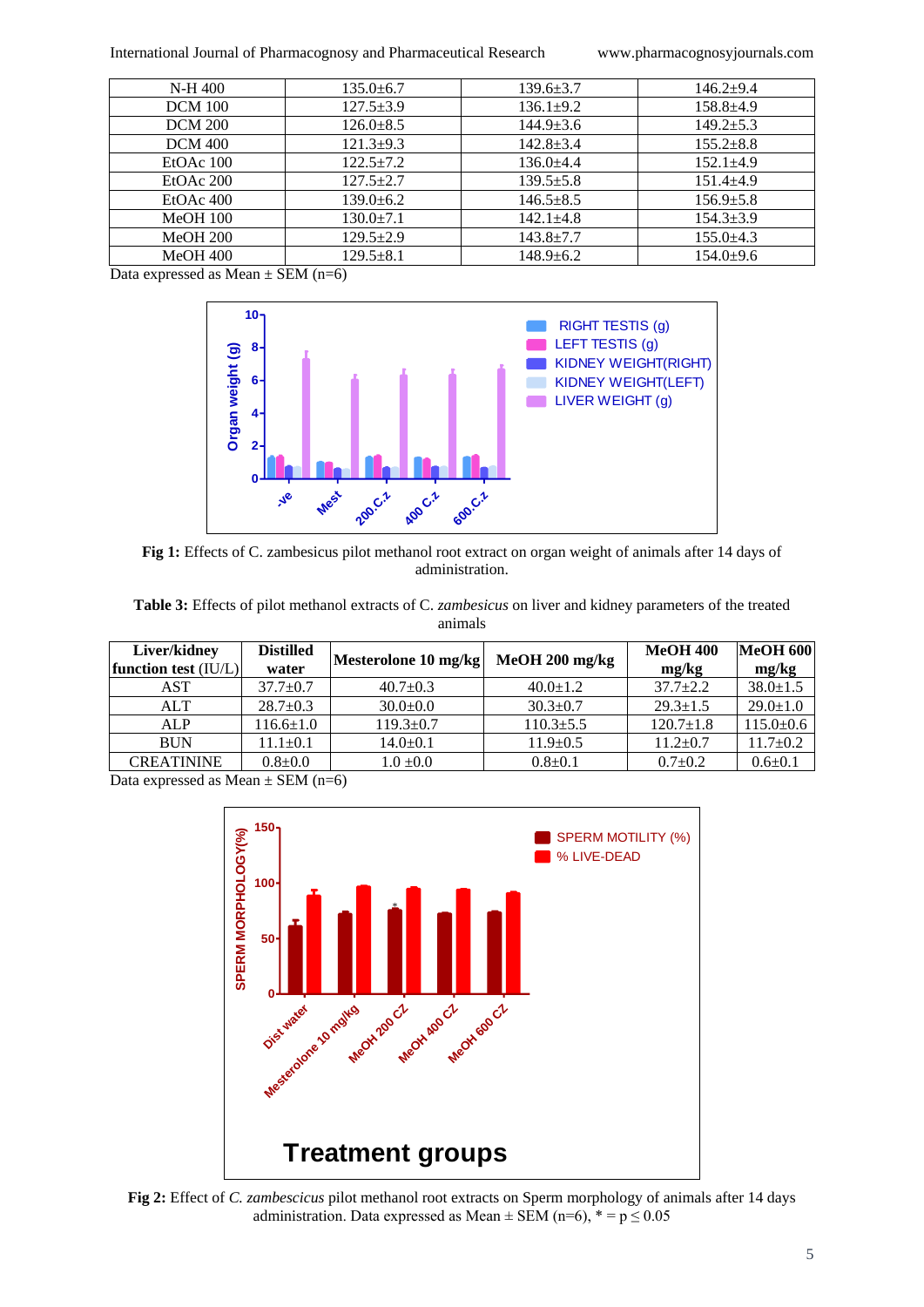

![](_page_5_Figure_3.jpeg)

**Table 4:** Effect of *C. zambesicus* root pilot methanol extract on sperm indices and testosterone level of treated animals.

| <b>Treatment/Parameters</b> | Sperm Count $(10^6$ /ml)  | Sperm volume (ml) | <b>Testosterone</b> (IU/ml) |
|-----------------------------|---------------------------|-------------------|-----------------------------|
| Dist water $+0.1$ ml        | $83.27 \pm 3.51$          | $0.18 \pm 0.02$   | $0.39 \pm 0.03$             |
| Mest 10mg/kg                | $107.00 \pm 5.08^*$ (29%) | $0.16 \pm 0.02$   | $1.13 \pm 0.12$ *** (190%)  |
| $200 \,\mathrm{mg/kg}$ CZ   | $117.40 \pm 7.28**$ (41%) | $0.20 \pm 0.00$   | $0.67 \pm 0.23$ *** (72%)   |
| $400 \text{ mg/kg }$ CZ     | $104.40 \pm 8.61$ (25%)   | $0.18 \pm 0.02$   | $0.61 \pm 0.71$ *** (56%)   |
| $600 \,\mathrm{mg/kg}$ CZ   | $106.42 \pm 8.47^* (28%)$ | $0.16 \pm 0.02$   | $1.38 \pm 0.83***$ (254%)   |

Data expressed as Mean ± SEM (n=6), \*P≤0.05, \*\*P≤0.01, \*\*\* P≤ 0.001, Mest: mesterolone

![](_page_5_Figure_7.jpeg)

**Fig 4:** Effects of *C. zambesicus* root successive extracts on Total sperm abnormalities. N-H: normal hexane, DCM: dichloromethane, EtOAc: ethyl acetate, MeOH: methanol. Data expressed as Mean  $\pm$  SEM (n=6)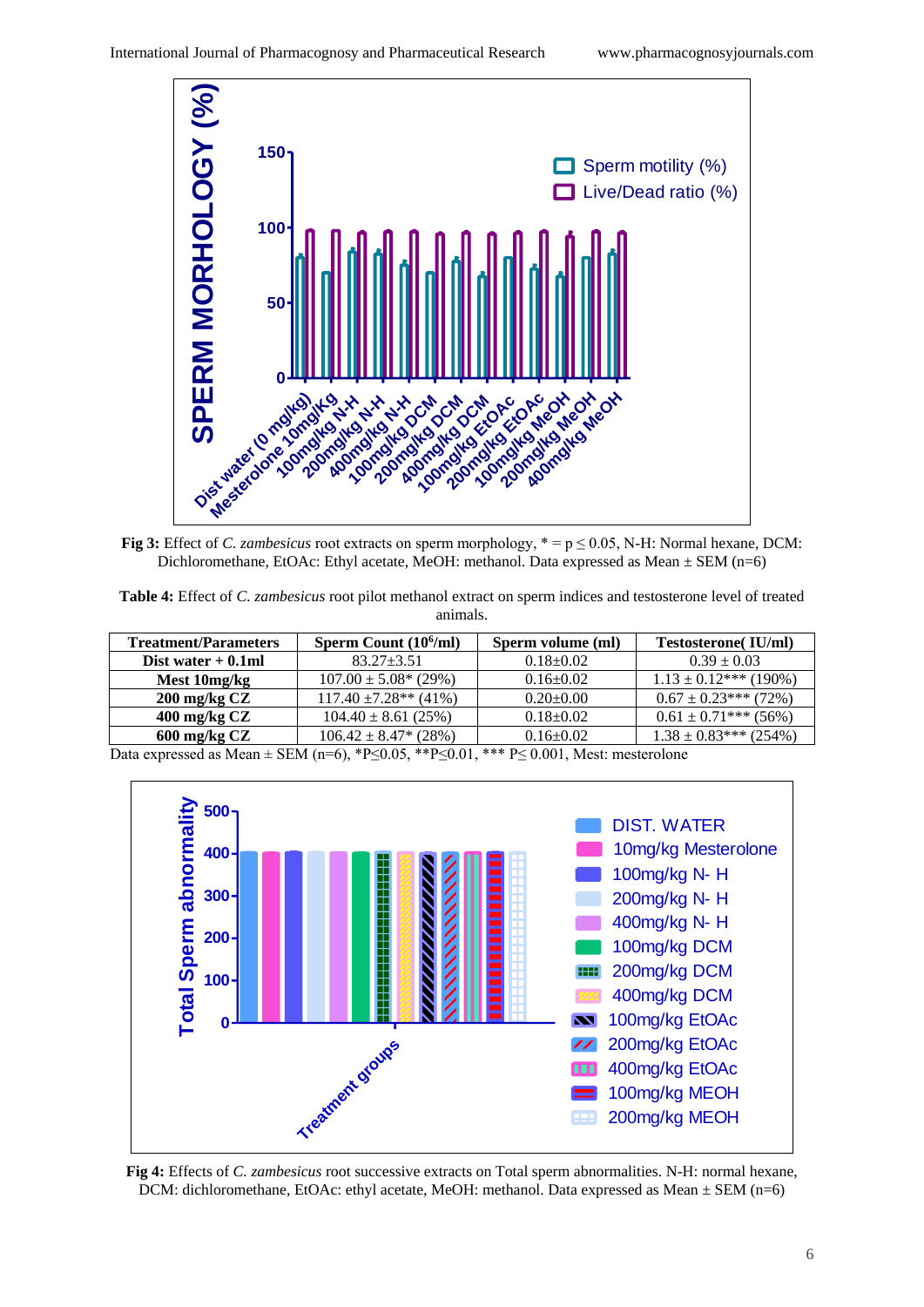**Table 5:** Effect of *C. zambesicus* root successive extracts on Sperm count of wistar rats. N-H: Normal hexane, DCM: Dichloromethane, EtOAc: Ethyl acetate, MeOH: methanol, Mest: mesterolone, CZ: *Croton zambescicus.*  Data expressed as Mean  $\pm$  SEM (n=6),  $* = p \le 0.05$ 

| <b>Treatment Groups</b>          | Sperm count $(10^6$ /mL) | % fertility increase relative to control |
|----------------------------------|--------------------------|------------------------------------------|
| Distilled water (control) 5ml/kg | $97.5 \pm 3.3$           |                                          |
| 10mg/kg Mest.                    | $108.0 \pm 3.6$          | 10.8                                     |
| 100 N-H CZ                       | $111.5 \pm 1.7$          | 14.4                                     |
| 200 N-H CZ                       | $105.8 \pm 3.0$          | 8.5                                      |
| 400 N-H CZ                       | $111.3 \pm 3.4$          | 14.2                                     |
| 100 DCM CZ                       | $108.3{\pm}4.0$          | 11.1                                     |
| 200 DCM CZ                       | $115.0 \pm 4.1*$         | 17.6                                     |
| 400 DCM CZ                       | $104.5 \pm 4.6$          | 7.2                                      |
| 100 EtOAc CZ                     | $115.8 \pm 3.7*$         | 18.8                                     |
| 200 EtOAc CZ                     | $112.5+4.4$              | 15.4                                     |
| 100 MeOH CZ                      | $121.0 \pm 2.7*$         | 24.1                                     |
| 200 MeOH CZ                      | $115.3 \pm 2.5^*$        | 18.3                                     |
| 400 MeOH CZ                      | $114.0 \pm 3.1$          | 16.9                                     |

![](_page_6_Figure_4.jpeg)

**Fig 5a:** Effect of *C.zambescicus* root extracts on 28 days survival study of *D. melanogaster.* N-hex: normal hexane, DCM: dichloromethane, EtOAc: ethyl acetate

![](_page_6_Figure_6.jpeg)

**Fig 5b:** Effect of *C.zambescicus* root extracts on 28 days survival study of *D. melanogaster.* N-hex: normal hexane, DCM: dichloromethane, EtOAc: ethyl acetate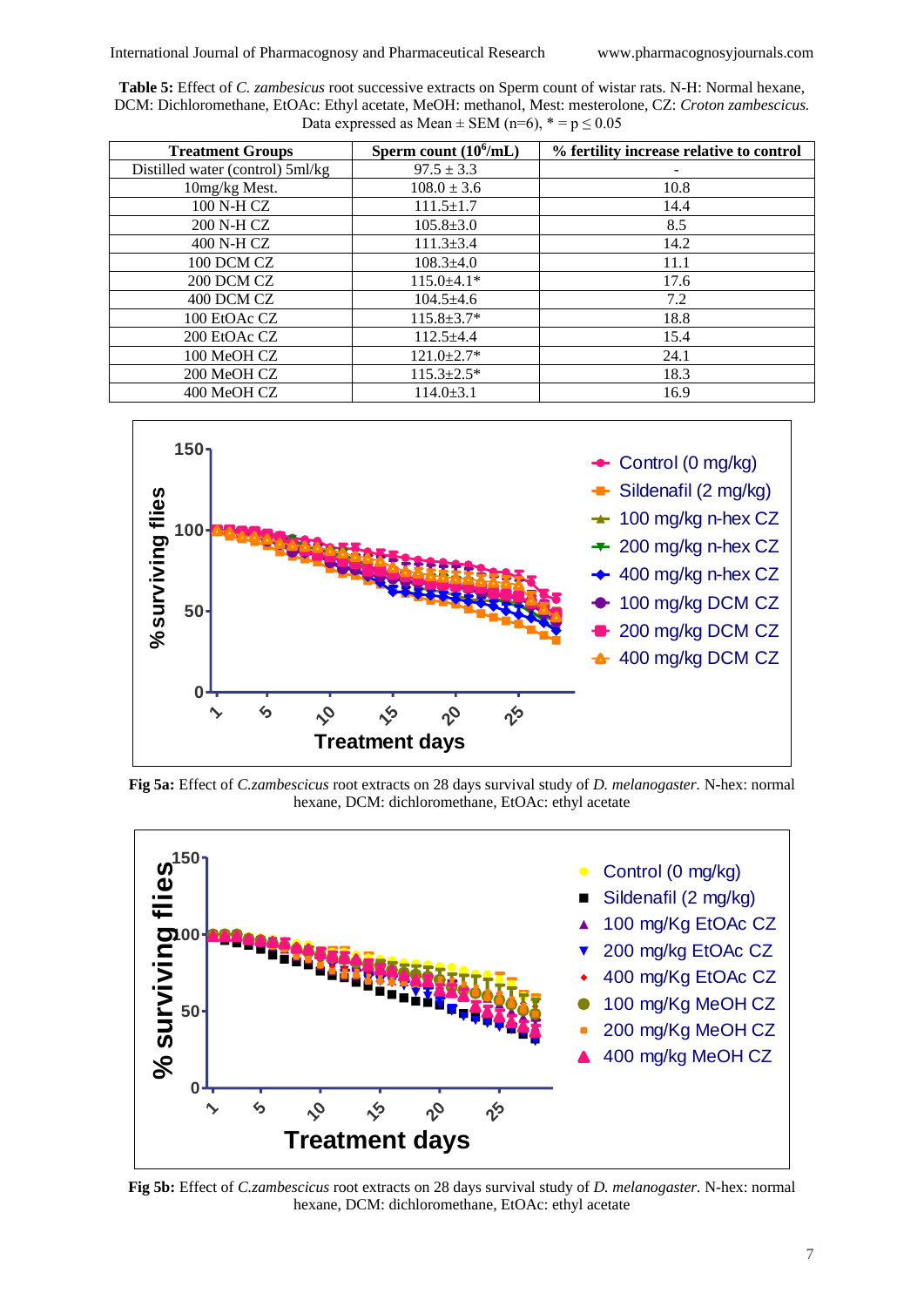![](_page_7_Figure_2.jpeg)

**Fig 6:** Effect of *C. zambescicus* root successive extracts on mating latency and copulation duration of *D melanogaster* (fruit flies), N-H = n-hexane, DCM = dichloromethane, EtOAc = ethyl acetate, MeOH = methanol.  $* = p \le 0.05$ ,  $b = p \le 0.001$ 

![](_page_7_Figure_4.jpeg)

**Fig 7:** Effect of *C. zambescicus* root extracts on fertility using *D. melanogaster* (fruit flies) emergence. N-H= nhexane, DCM = dichloromethane, EtOAc = ethyl acetate, MeOH = methanol,  $a = P \le 0.01$ ,  $b = p \le 0.001$ malenogaster. Behav Genet., 7: 359–372.

# **References**

- 1. Adeleke KO, Sangoyemi T, Moody JO. Effects of *Cnidododus aconitifolius* (Miller) I.M Jhonston methanol leaf extract on sperm characteristics and reproductive hormones of male wistar rats. *International journal of phytomedicine*,2016:8(2):228-237.
- 2. Adjanohoun EJ, Adjakide V, DeSouza S. Contribution to ethnobotanical and floristic studies in Republic of Benin. *Agency for Cultural and Technical Cooperation*,1989:1:245.